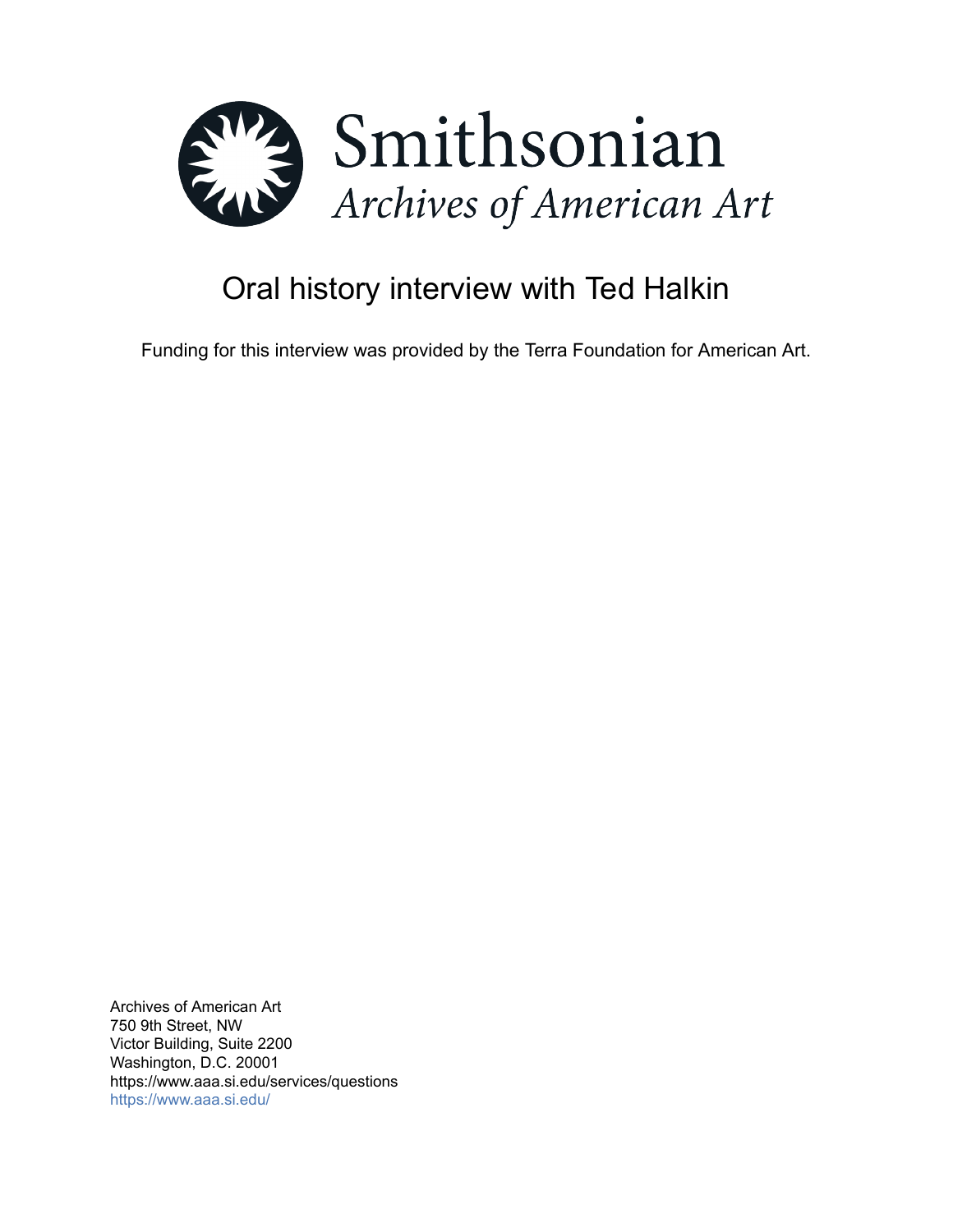## **Table of Contents**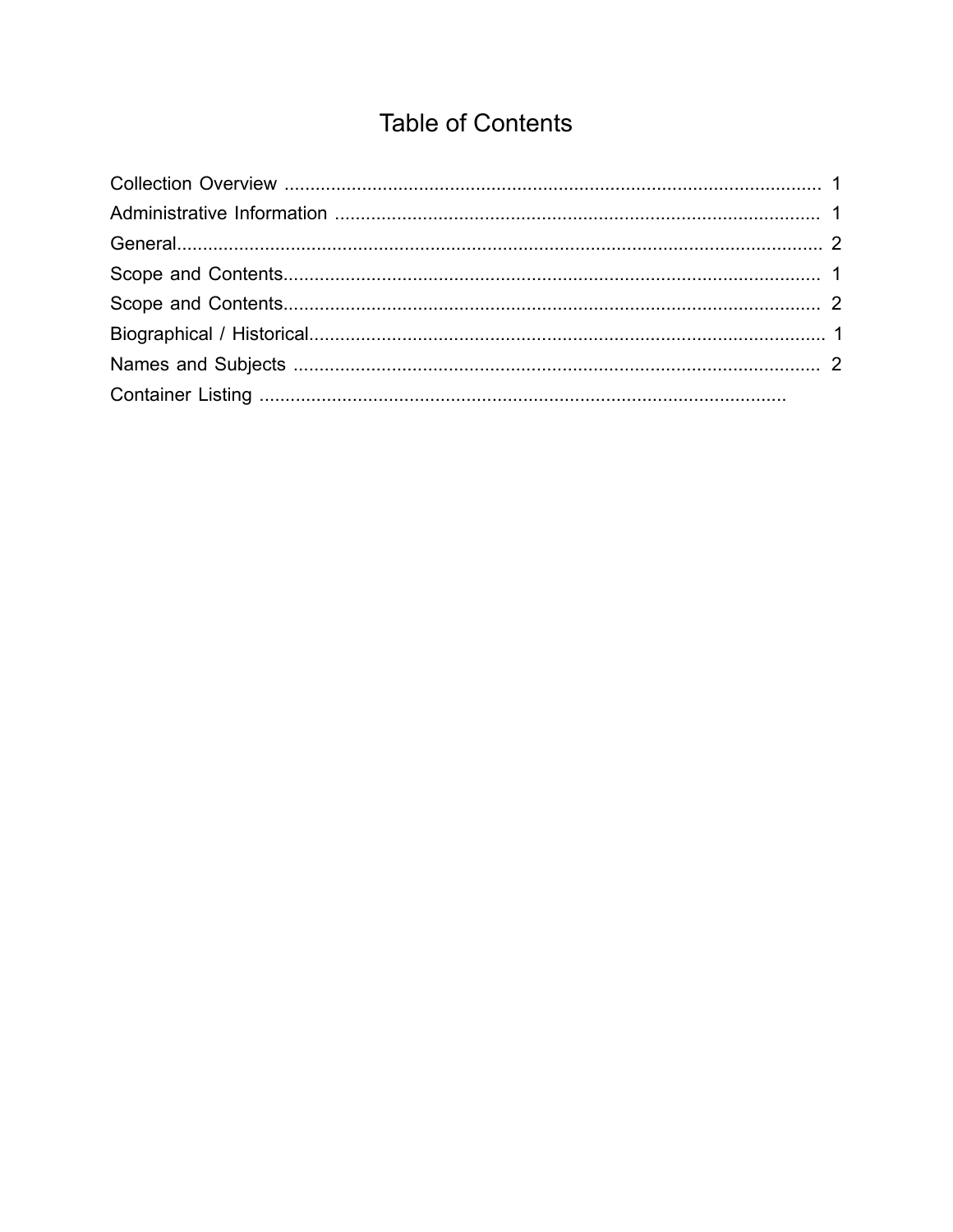## <span id="page-2-0"></span>**Collection Overview**

| <b>Repository:</b>         | Archives of American Art                                                                        |
|----------------------------|-------------------------------------------------------------------------------------------------|
| Title:                     | Oral history interview with Ted Halkin                                                          |
| Date:                      | 2015 July 29- August 17                                                                         |
| Identifier:                | AAA.halkin15                                                                                    |
| Creator:                   | Halkin, Theodore, 1924- (Interviewee)<br>Silverman, Lanny (Interviewer)                         |
| Extent:                    | 3 Items (sound files (3 hr., 36 min.); digital, wav)<br>114 Pages (Transcript)                  |
| Language:                  | English.                                                                                        |
| <b>Digital</b><br>Content: | Digital Content: Oral history interview with Ted Halkin, 2015 July 29-<br>August 17, Transcript |

## <span id="page-2-1"></span>**Administrative Information**

#### Acquisition Information

This interview is part of the Archives of American Art Oral History Program, started in 1958 to document the history of the visual arts in the United States, primarily through interviews with artists, historians, dealers, critics and administrators.

#### Available Formats

Transcript is available on the Archives of American Art's website.

#### **Restrictions**

This transcript is open for research. Access to the entire recording is restricted. Contact Reference Services for more information.

## <span id="page-2-3"></span>**Biographical / Historical**

Interviewee Ted Halkin (1924- ) is a multimedia artist working in Evanston, Illinois. Interviewer Lanny Silverman (1947- ) is a curator at the Chicago Cultural Center in Chicago, Illinois.

## <span id="page-2-2"></span>**Scope and Contents**

An interview with Ted Halkin conducted 2015 July 29- August 17, by Lanny Silverman, for the Archives of American Art's Chicago Art and Artists: Oral History Project, at Halkin's home in Evanston, Illinois.